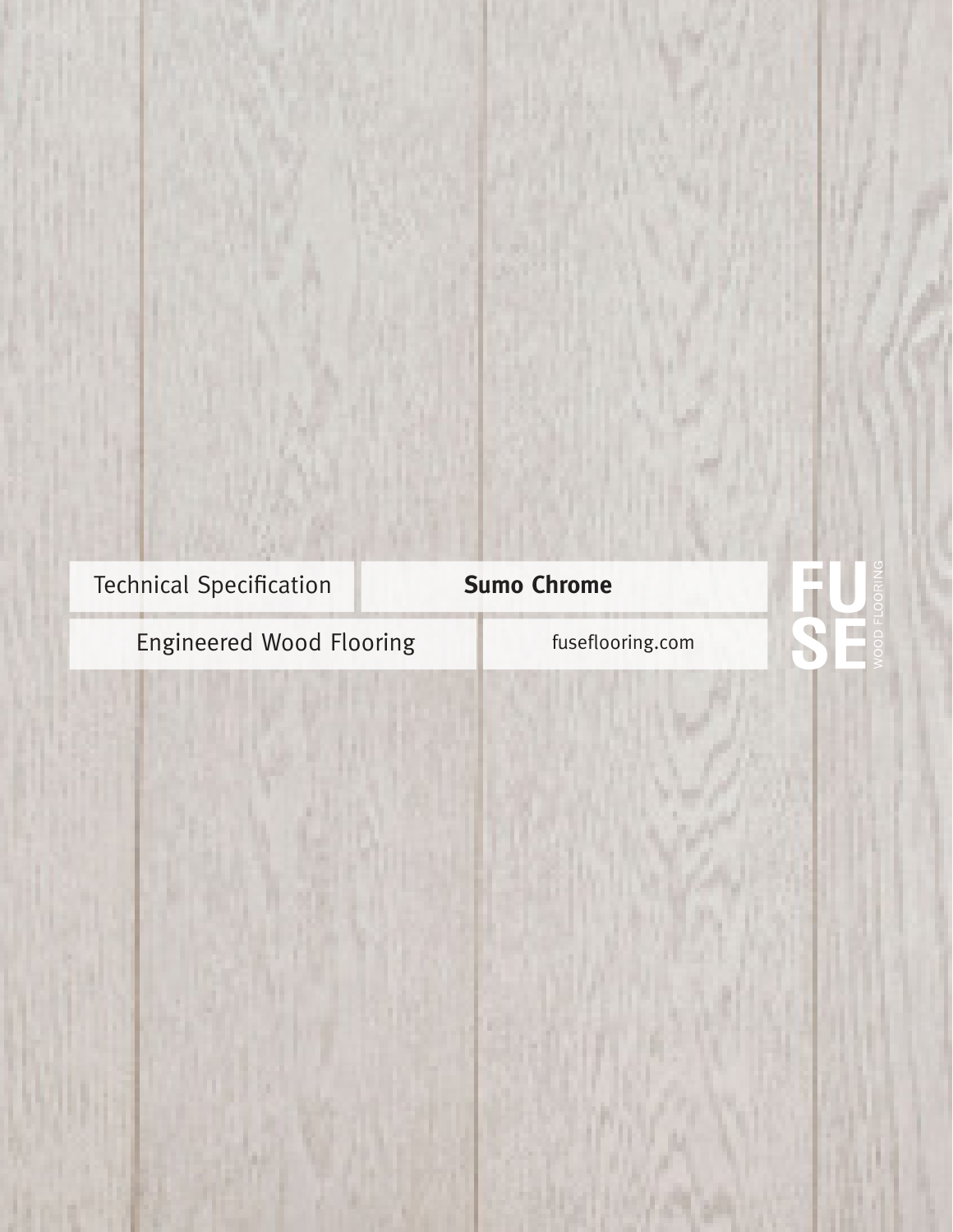# Product

Wood

| Collection   | Sumo           |
|--------------|----------------|
| Name         | Chrome         |
| <b>Style</b> | Plank          |
| Finish       | Natural Oil    |
| Surface      | <b>Brushed</b> |

## Construction

| Type              | Engineered hardwood |
|-------------------|---------------------|
| Layers            | 3-layer             |
| Edge              | Bevel 2-sides       |
| Connection        | Tongue and groove   |
| <b>Dimensions</b> | 15 X 164 X 2200 mm* |

#### Layers

| Lamella Material | White Oak  |
|------------------|------------|
| <b>Thickness</b> | 4 mm       |
| Core Material    | Spruce     |
| <b>Thickness</b> | 10 mm      |
| <b>Backing</b>   | Spruce Ply |

| <b>Species</b>  | White Oak             |
|-----------------|-----------------------|
| Treatment       | <b>Stained</b>        |
| Grade           | Clear                 |
| Cut             | Flatsawn              |
| <b>Hardness</b> | $1360$ (Janka scale*) |
| Colour change   | Slight darkening      |

# Relative wood hardness